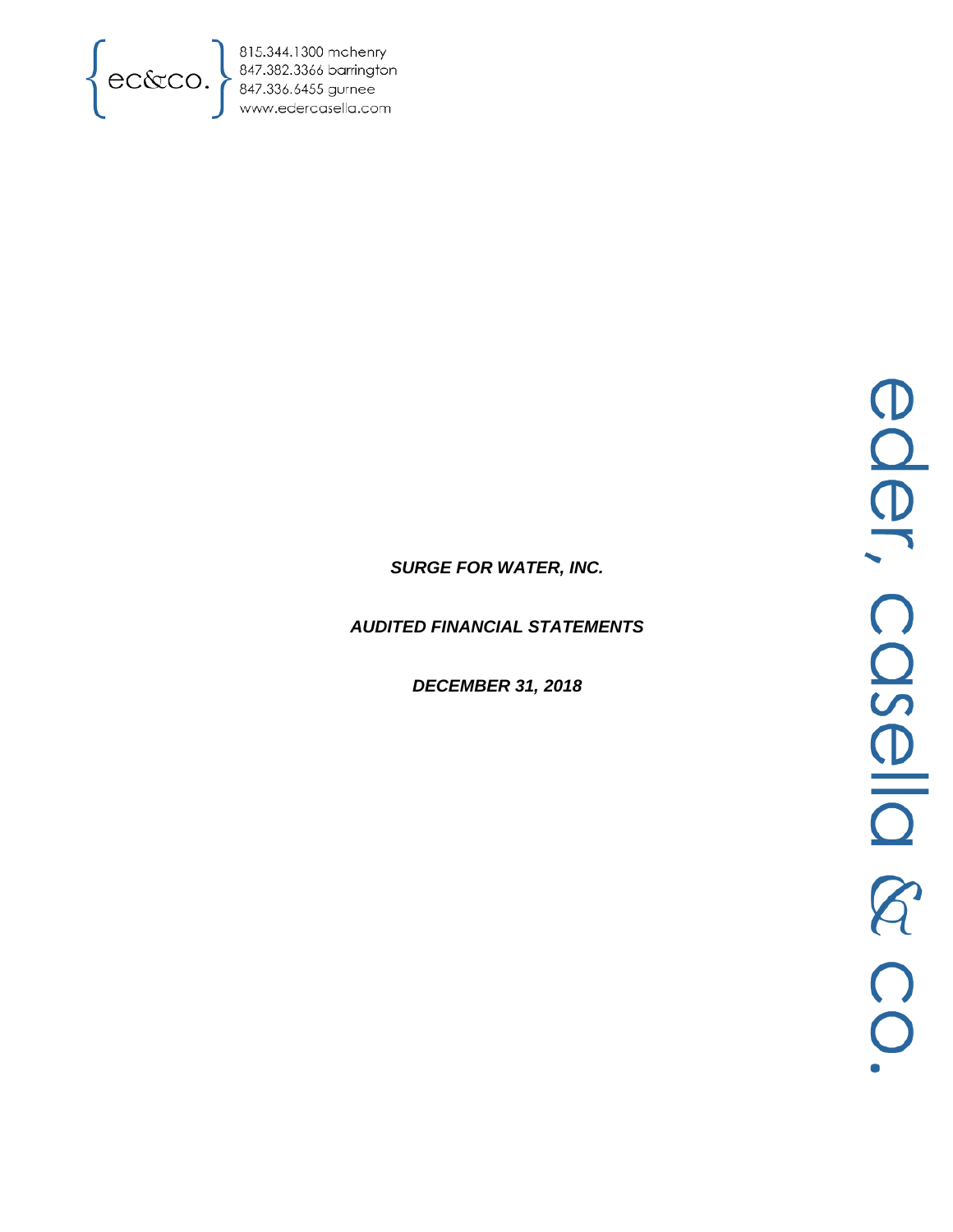# SURGE FOR WATER, INC.

# TABLE OF CONTENTS

# DECEMBER 31, 2018

| INDEPENDENT AUDITOR'S REPORT     |   |
|----------------------------------|---|
| STATEMENT OF FINANCIAL POSITION  | 3 |
| STATEMENT OF ACTIVITIES          | 4 |
| STATEMENT OF FUNCTIONAL EXPENSES | 5 |
| STATEMENT OF CASH FLOWS          | 6 |
| NOTES TO FINANCIAL STATEMENTS    |   |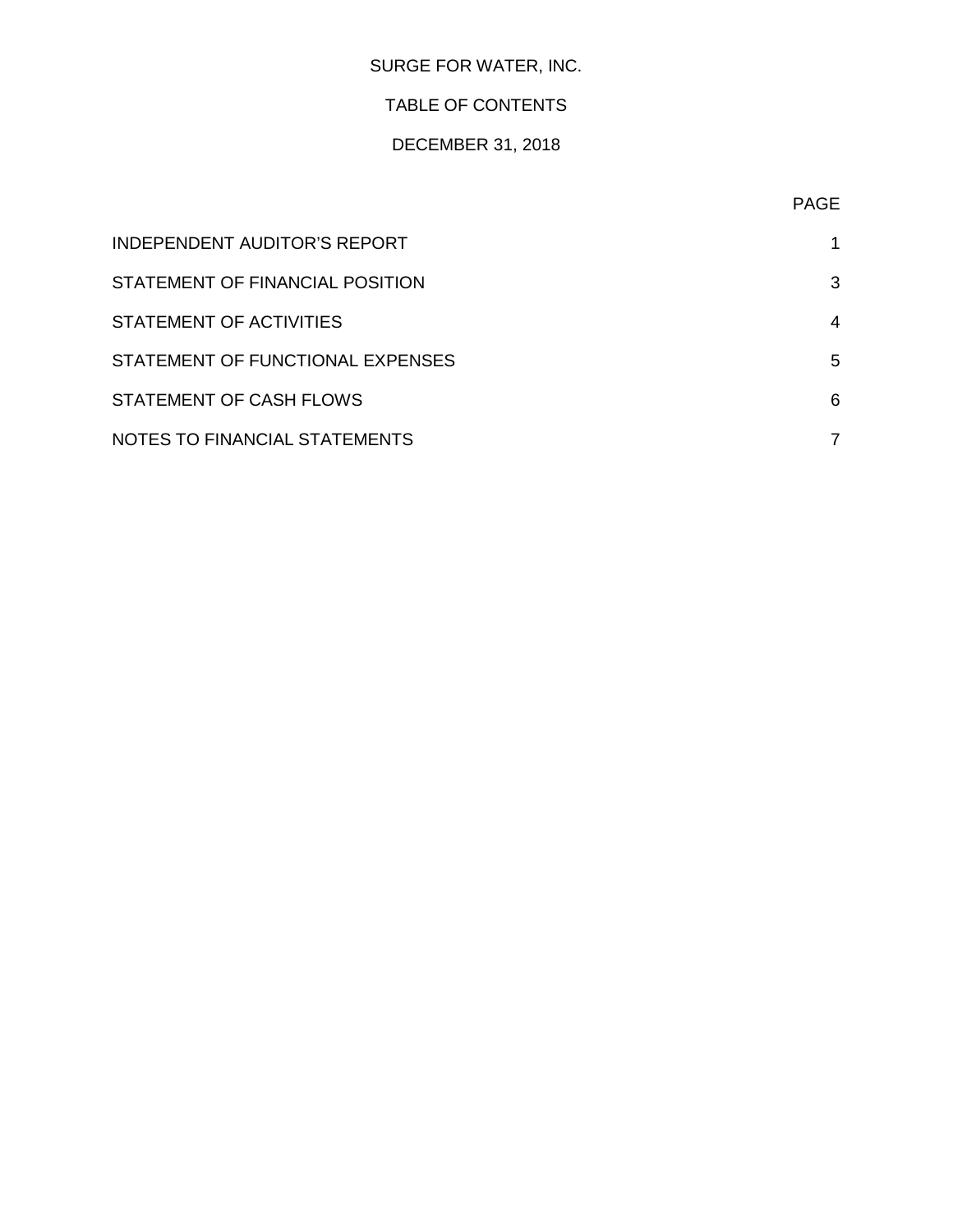

CC&CO. 847.382.3366 barrington<br>B47.382.3366 barrington<br>Www.edercasella.com

## INDEPENDENT AUDITOR'S REPORT

To the Board of Directors Surge for Water, Inc. Chicago, Illinois

We have audited the accompanying financial statements of

Surge for Water, Inc. (a nonprofit organization)

which comprise the statement of financial position as of December 31, 2018, and the related statements of activities, functional expenses, and cash flows for the year then ended, and the related notes to the financial statements.

## **Management's Responsibility for the Financial Statements**

Management is responsible for the preparation and fair presentation of these financial statements in accordance with accounting principles generally accepted in the United States of America; this includes the design, implementation, and maintenance of internal control relevant to the preparation and fair presentation of financial statements that are free from material misstatement, whether due to fraud or error.

#### **Auditor's Responsibility**

Our responsibility is to express an opinion on these financial statements based on our audit. We conducted our audit in accordance with auditing standards generally accepted in the United States of America. Those standards require that we plan and perform the audit to obtain reasonable assurance about whether the financial statements are free from material misstatement.

An audit involves performing procedures to obtain audit evidence about the amounts and disclosures in the financial statements. The procedures selected depend on the auditor's judgment, including the assessment of the risks of material misstatement of the financial statements, whether due to fraud or error. In making those risk assessments, the auditor considers internal control relevant to the entity's preparation and fair presentation of the financial statements in order to design audit procedures that are appropriate in the circumstances, but not for the purpose of expressing an opinion on the effectiveness of the entity's internal control. Accordingly, we express no such opinion. An audit also includes evaluating the appropriateness of accounting policies used and the reasonableness of significant accounting estimates made by management, as well as evaluating the overall presentation of the financial statements.

We believe that the audit evidence we have obtained is sufficient and appropriate to provide a basis for our audit opinion.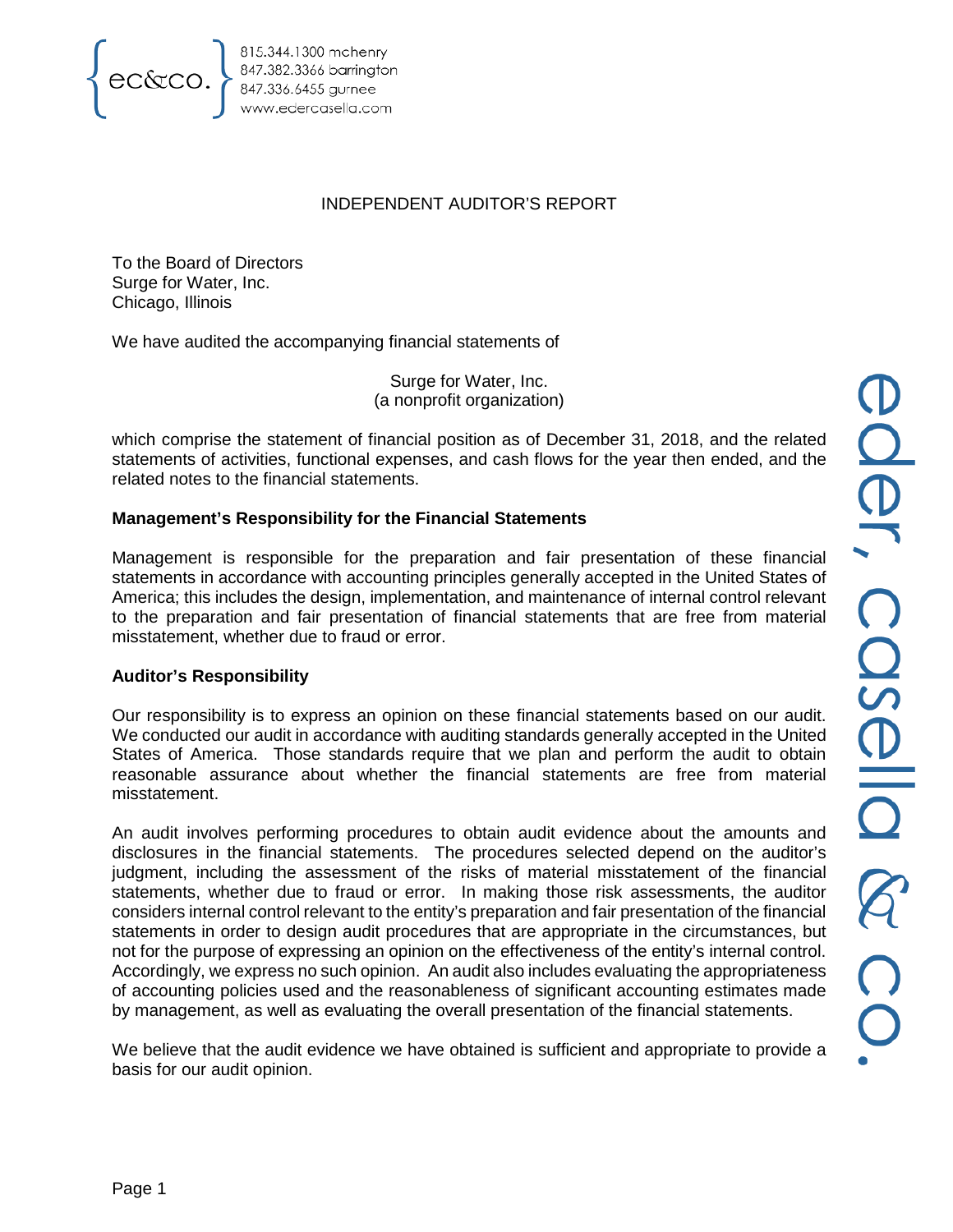## **Opinion**

In our opinion, the financial statements referred to above present fairly, in all material respects, the financial position of Surge for Water, Inc. as of December 31, 2018, and the changes in its net assets, cash flows and functional expenses for the year then ended in accordance with accounting principles generally accepted in the United States of America.

## **Change in Accounting Principle**

As described in Note 8 to the financial statements, the Organization implemented ASU 2016-14, *Presentation of Financial Statements of Not-for Profit Entities*. Our opinion is not modified with respect to this matter.

Eder, Casella & Co.

Certified Public Accountants

McHenry, Illinois May 2, 2019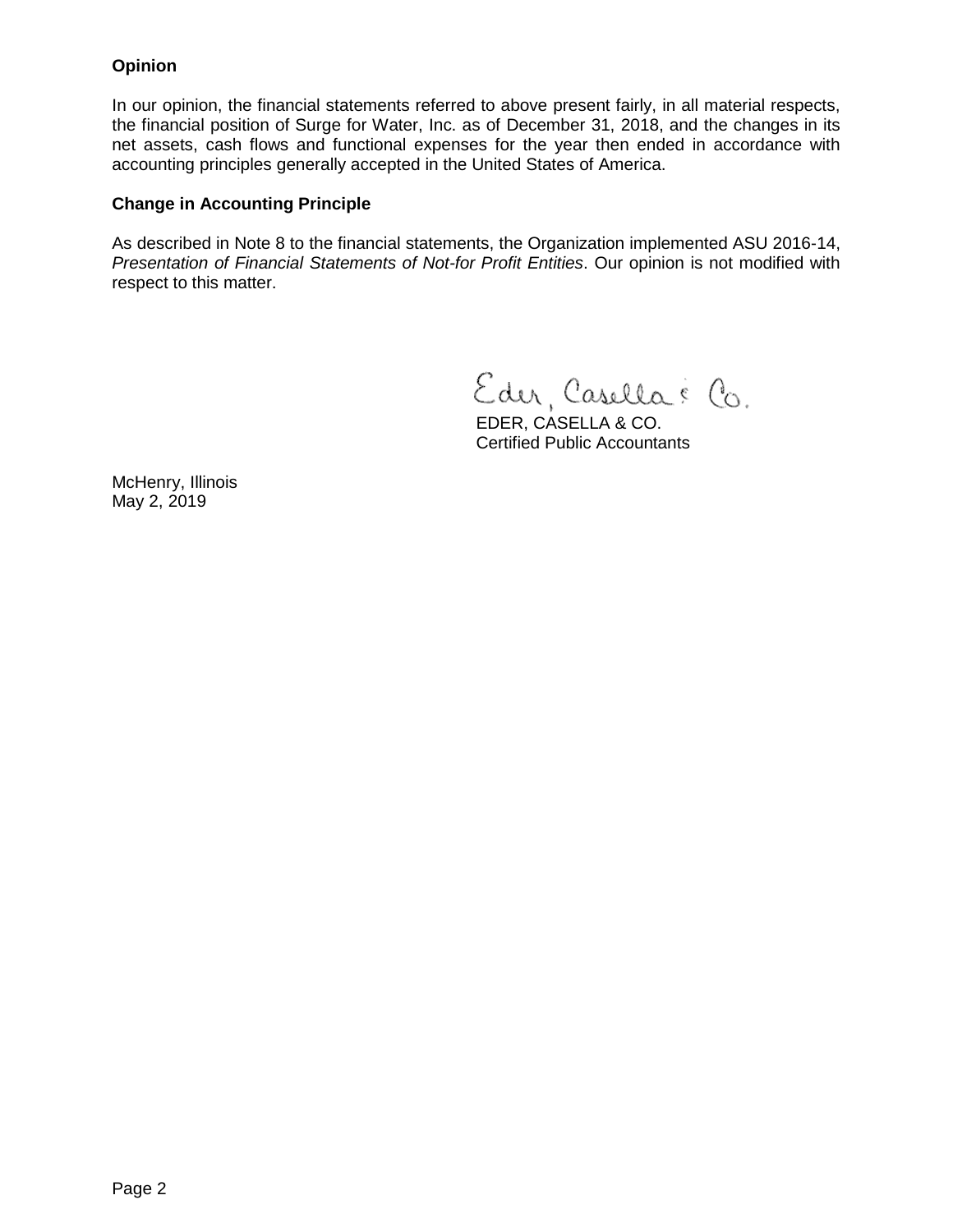#### SURGE FOR WATER, INC. STATEMENT OF FINANCIAL POSITION DECEMBER 31, 2018

#### ASSETS

| <b>CURRENT ASSETS</b><br>Cash and Cash Equivalents<br>Investments, at fair value<br>Prepaid expenses | \$  | 201,650<br>9,578<br>30 |
|------------------------------------------------------------------------------------------------------|-----|------------------------|
| <b>Total Current Assets</b>                                                                          | \$  | 211,258                |
| <b>TOTAL ASSETS</b>                                                                                  | \$  | 211,258                |
|                                                                                                      |     |                        |
| <b>LIABILITIES AND NET ASSETS</b>                                                                    |     |                        |
| <b>CURRENT LIABILITIES</b><br><b>Accounts Payable</b><br>Payroll Liabilities                         | \$  | 12,077<br>958          |
| <b>Total Current Liabilities</b>                                                                     | -\$ | 13,035                 |
| <b>NET ASSETS</b><br><b>Without Donor Restrictions</b>                                               | \$  | 135,197                |
| <b>With Donor Restrictions</b><br><b>Total Net Assets</b>                                            | \$  | 63,026<br>198,223      |
| TOTAL LIABILITIES AND NET ASSETS                                                                     |     | 211,258                |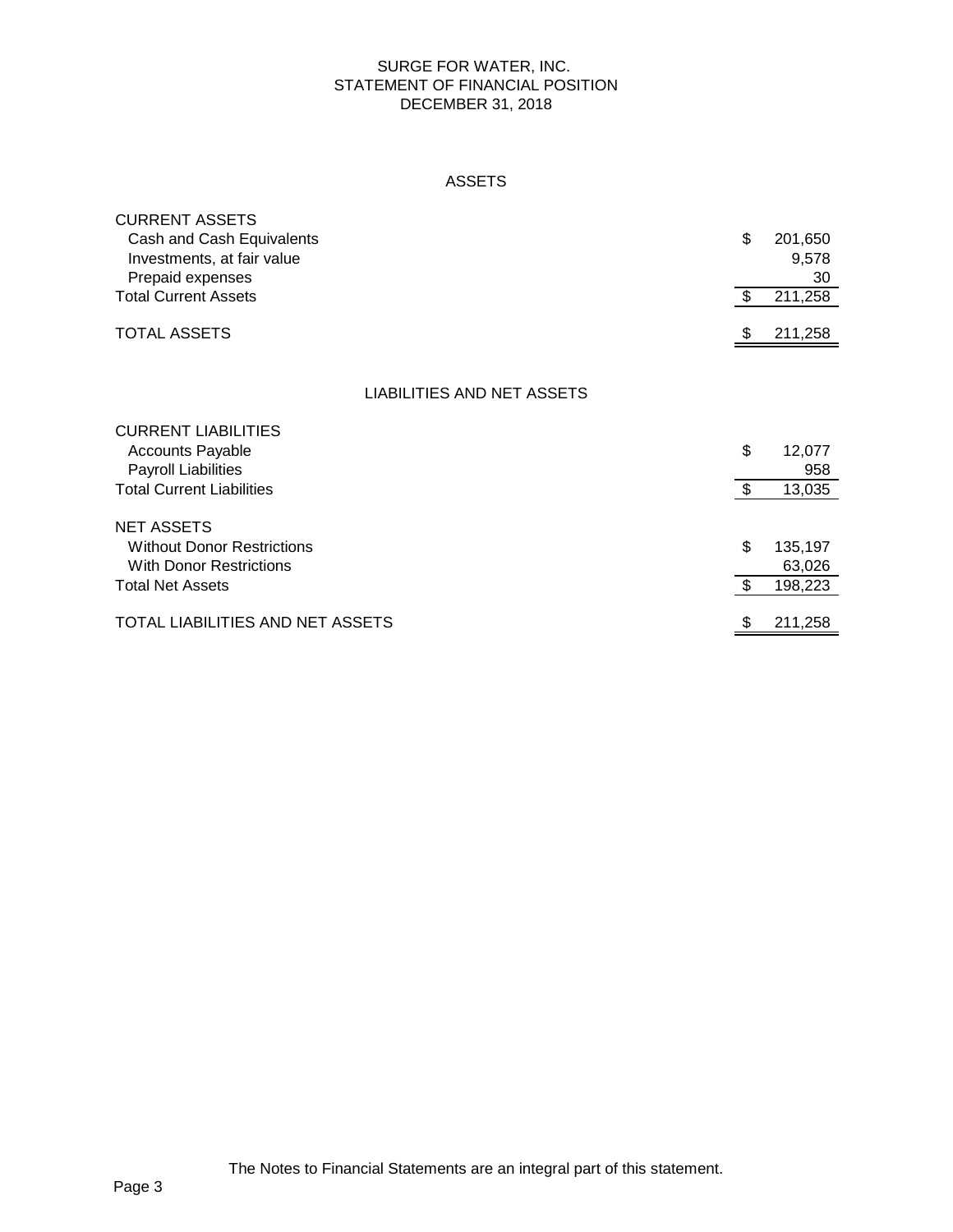#### SURGE FOR WATER, INC. STATEMENT OF ACTIVITIES YEAR ENDED DECEMBER 31, 2018

|                                                        |              | <b>Without Donor</b> |            | With Donor |    |         |  |
|--------------------------------------------------------|--------------|----------------------|------------|------------|----|---------|--|
|                                                        | Restrictions |                      | Restricted |            |    | Total   |  |
| REVENUES, GAINS, AND OTHER SUPPORT                     |              |                      |            |            |    |         |  |
| Support                                                |              |                      |            |            |    |         |  |
| Contributions                                          | \$           | 217,484              | \$         | 63,026     | \$ | 280,510 |  |
| Sponsorships                                           |              | 105,843              |            |            |    | 105,843 |  |
| Special Events (net of \$56,661 special event expense) |              | 55,150               |            |            |    | 55,150  |  |
| Unrealized Gain/(Loss) on Investments                  |              | (581)                |            |            |    | (581)   |  |
| <b>TOTAL REVENUE</b>                                   | \$           | 377,896              | \$         | 63,026     | \$ | 440,922 |  |
| <b>EXPENSES</b>                                        |              |                      |            |            |    |         |  |
| <b>Program Services</b>                                |              |                      |            |            |    |         |  |
| Direct Support for Field Project                       | \$           | 284,871              | \$         |            | \$ | 284,871 |  |
| <b>Other Project Related Expenses</b>                  |              | 1,246                |            |            |    | 1,246   |  |
| <b>Total Program Service Expenses</b>                  | \$           | 286,117              | \$         |            | \$ | 286,117 |  |
| <b>Supporting Services</b>                             |              |                      |            |            |    |         |  |
| Management and General Expenses                        |              | 72,637               |            |            |    | 72,637  |  |
| <b>Fundraising Expenses</b>                            |              | 9,595                |            |            |    | 9,595   |  |
| <b>TOTAL EXPENSES</b>                                  | \$           | 368,349              | \$         |            | \$ | 368,349 |  |
|                                                        |              |                      |            |            |    |         |  |
| CHANGE IN NET ASSETS                                   | \$           | 9,547                | \$         | 63,026     | \$ | 72,573  |  |
| NET ASSETS AT BEGINNING OF YEAR                        |              | 125,650              |            |            |    | 125,650 |  |
|                                                        |              |                      |            |            |    |         |  |
| NET ASSETS AT END OF YEAR                              | \$           | 135,197              | \$         | 63,026     | \$ | 198,223 |  |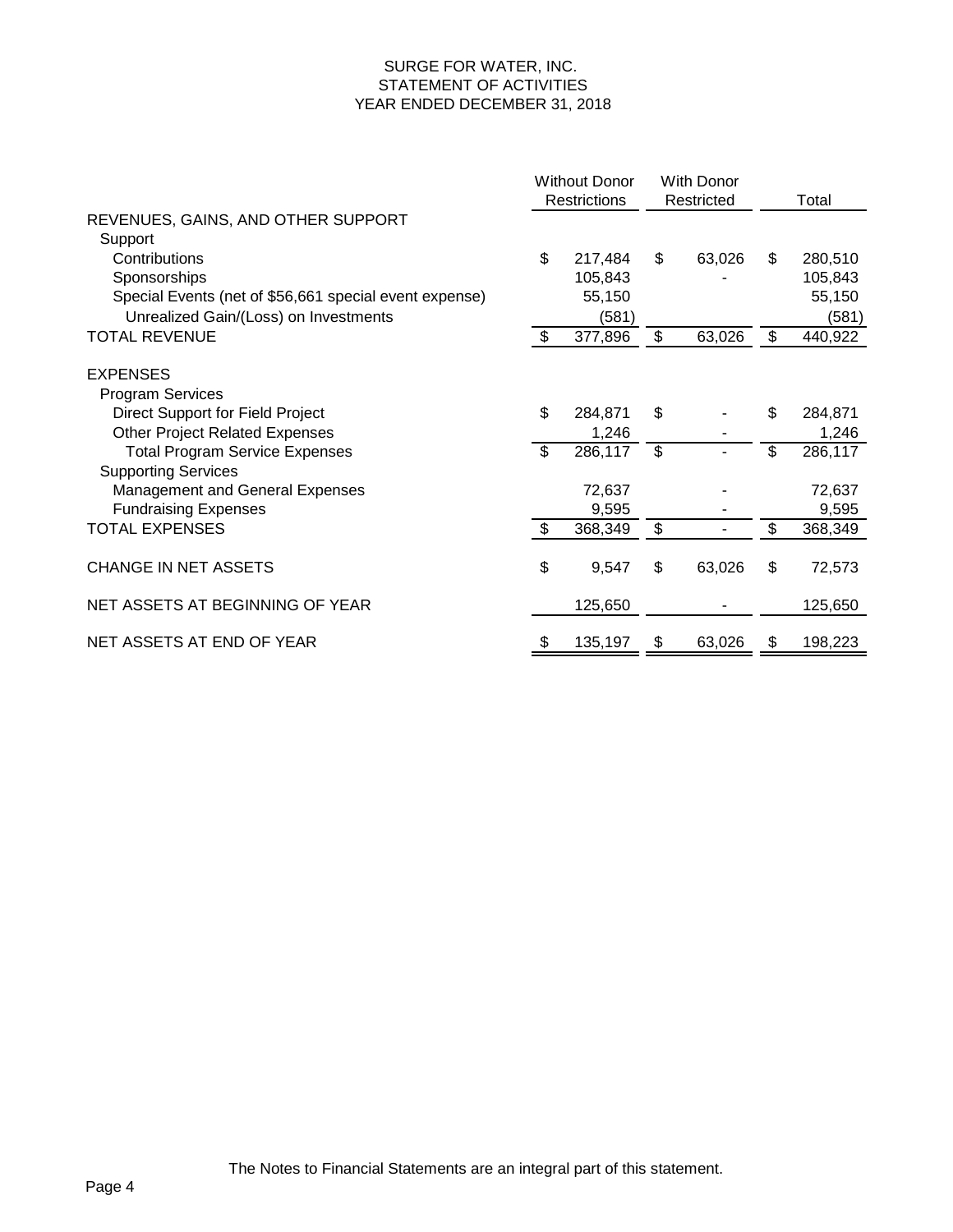#### SURGE FOR WATER, INC. STATEMENT OF FUNCTIONAL EXPENSES YEAR ENDED DECEMBER 31, 2018

|                                           | <b>Supporting Services</b> |                     |    |                           |    |             |                                 |    |         |
|-------------------------------------------|----------------------------|---------------------|----|---------------------------|----|-------------|---------------------------------|----|---------|
|                                           |                            | Program<br>Services |    | Management<br>and General |    | Fundraising | Total<br>Supporting<br>Services |    | Total   |
| Salaries and Wages                        | \$                         |                     | \$ | 43,860                    | \$ |             | \$<br>43,860                    | \$ | 43,860  |
| Payroll Expenses                          |                            |                     |    | 3,845                     |    |             | 3,845                           |    | 3,845   |
| <b>Professional Fees</b>                  |                            |                     |    | 14,514                    |    |             | 14,514                          |    | 14,514  |
| Dues and Subscriptions                    |                            |                     |    | 468                       |    | 2,988       | 3,456                           |    | 3,456   |
| Bank charges and credit card fees         |                            | 698                 |    |                           |    | 6,607       | 6,607                           |    | 7,305   |
| Computer expenses                         |                            |                     |    | 3,985                     |    |             | 3,985                           |    | 3,985   |
| Direct support for field project partners |                            | 284,871             |    |                           |    |             |                                 |    | 284,871 |
| Meals                                     |                            |                     |    | 942                       |    |             | 942                             |    | 942     |
| Postage and printing                      |                            | 348                 |    | 44                        |    |             | 44                              |    | 392     |
| Program promotion                         |                            | 200                 |    | 2,026                     |    |             | 2,026                           |    | 2,226   |
| Supplies                                  |                            |                     |    | 99                        |    |             | 99                              |    | 99      |
| Taxes and Licenses                        |                            |                     |    | 430                       |    |             | 430                             |    | 430     |
| Travel                                    |                            |                     |    | 2,424                     |    |             | 2,424                           |    | 2,424   |
|                                           |                            | 286,117             | \$ | 72,637                    |    | 9,595       | \$<br>82,232                    | S  | 368,349 |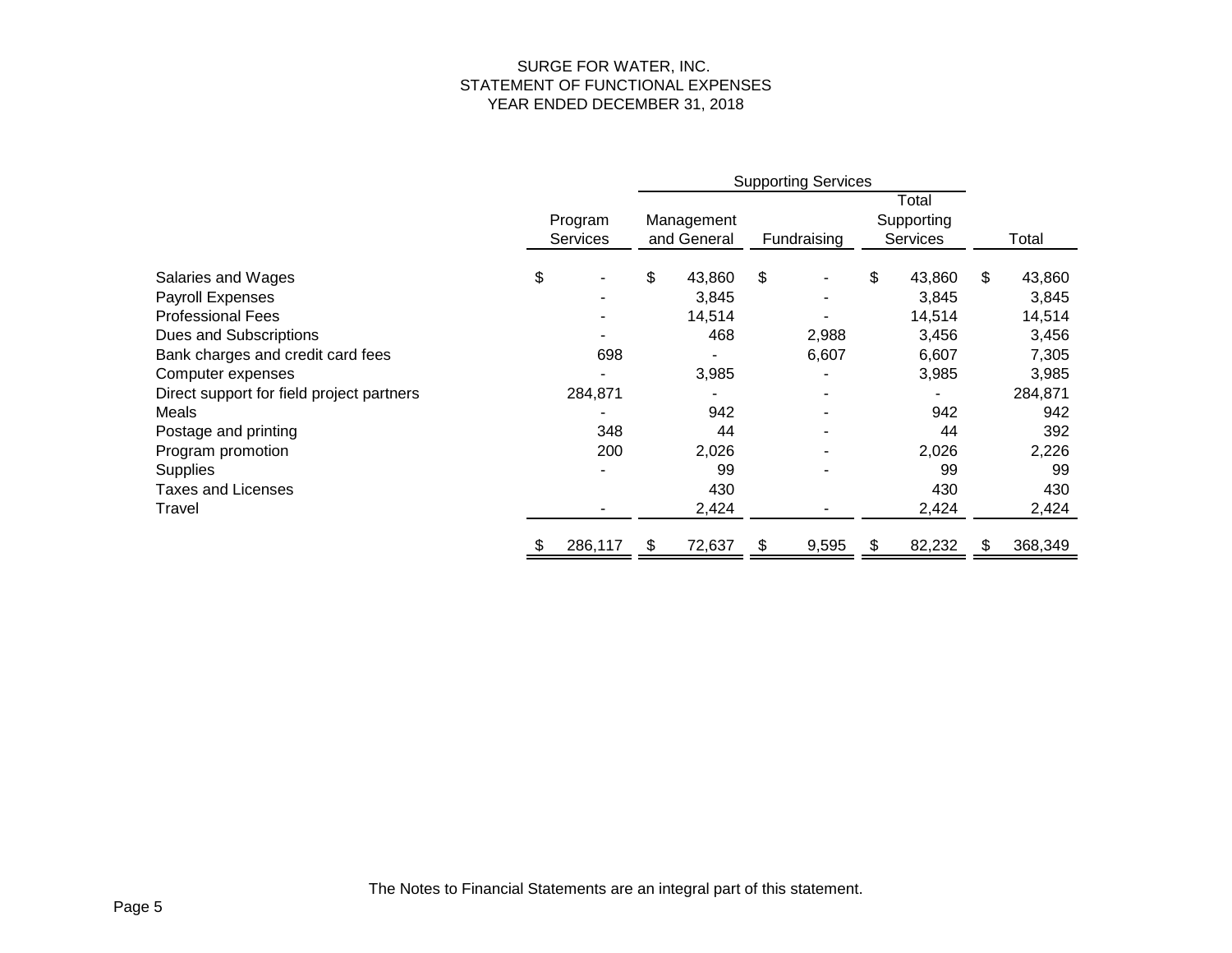#### SURGE FOR WATER, INC. STATEMENT OF CASH FLOWS YEAR ENDED DECEMBER 31, 2018

| CASH FLOWS FROM OPERATING ACTIVITIES                   |               |           |
|--------------------------------------------------------|---------------|-----------|
| Change in Net Assets                                   | \$            | 72,573    |
| Adjustments to Reconcile Change in Net Assets          |               |           |
| to Net Cash Used by Operating Activities               |               |           |
| Unrealized (Gains)/Losses                              |               | 581       |
| Donated Investments included in Contributions          |               | (10, 159) |
| Decrease/(Increase) in Assets:                         |               |           |
| <b>Prepaid Expenses</b>                                |               | (30)      |
| Increase/(Decrease) in Liabilities                     |               |           |
| <b>Accounts Payable</b>                                |               | 12,077    |
| Payroll Liabilities                                    |               | (82)      |
| Net Cash Flows Provided/(Used) by Operating Activities | $\sqrt[6]{3}$ | 74,960    |
| CASH FLOWS FROM INVESTING ACTIVITIES                   |               |           |
| Net Cash Flows Provided/(Used) by Investing Activities | \$            |           |
| CASH FLOWS FROM FINANCING ACTIVITIES                   |               |           |
| Net Cash Flows Provided/(Used) by Financing Activities | $\sqrt[6]{3}$ |           |
|                                                        | \$            | 74,960    |
| NET INCREASE/(DECREASE) IN CASH AND CASH EQUIVALENTS   |               |           |
| CASH AND CASH EQUIVALENTS - BEGINNING OF YEAR          |               | 126,690   |
| CASH AND CASH EQUIVALENTS - END OF YEAR                |               | 201,650   |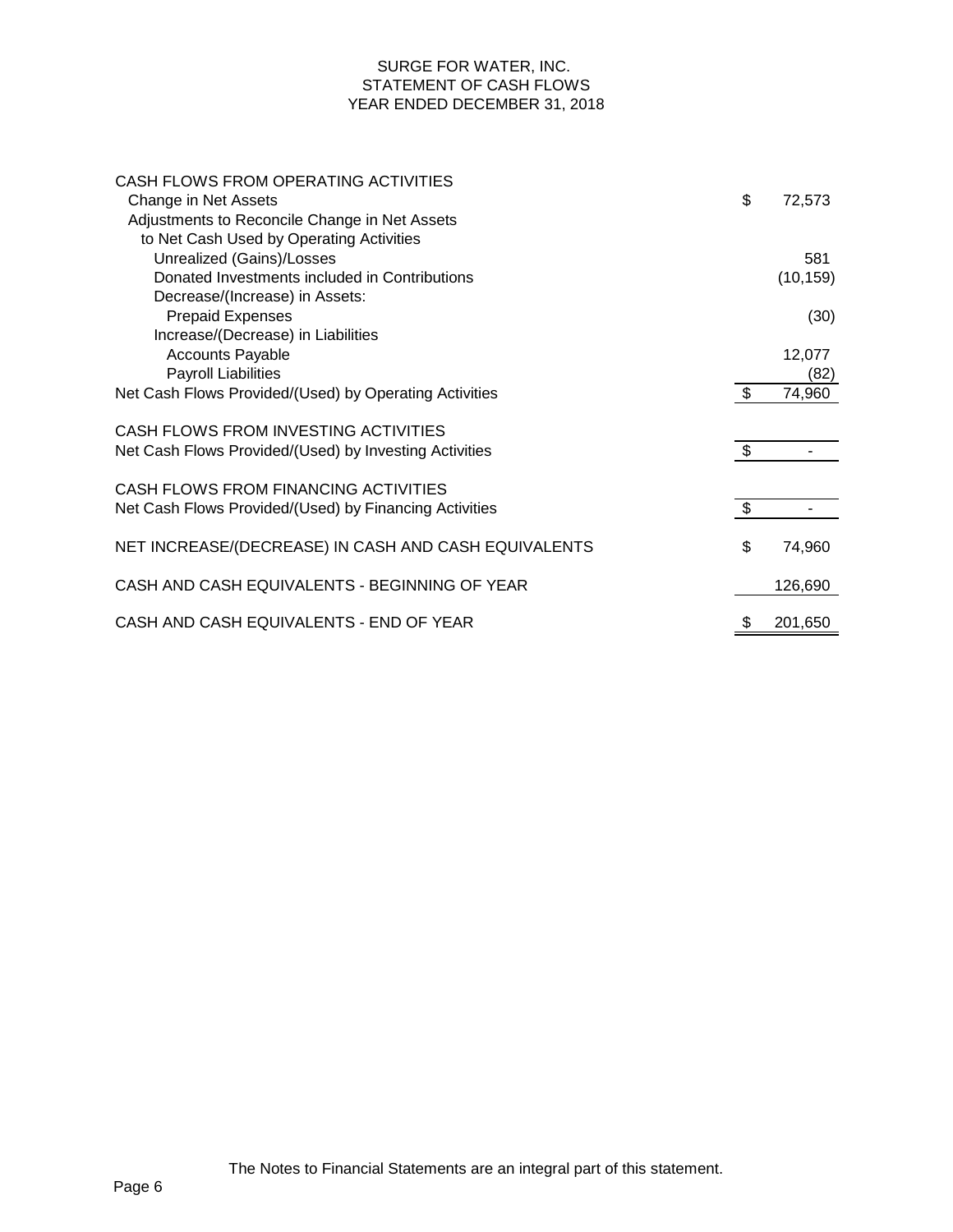## SURGE FOR WATER, INC.

### NOTES TO FINANCIAL STATEMENTS

#### DECEMBER 31, 2018

## **NOTE 1 - SUMMARY OF SIGNIFICANT ACCOUNTING POLICIES**

#### Nature of Operations

Surge for Water, Inc. (Organization), is an Illinois not-for-profit corporation formed in 2012. The Organization's purpose is to fund projects that provide access to safe water, sanitation and hygiene; to engage, educate and empower communities around the world; and to invest in innovation that drive sustainable solutions.

The Organization is supported primarily from private donors, sponsorships and fundraising.

A. Basis of Accounting and Financial Statement Presentation

The financial statements have been prepared on the accrual basis of accounting in accordance with generally accepted accounting principles for not-for-profit organizations. Accordingly, all significant receivables, payables, and other liabilities have been reflected. Additionally, revenue is recognized when earned and expenses are recognized when incurred. Net assets and revenues, expenses, gains, and losses are classified based on the existence or absence of donorimposed restrictions. Net assets of the Organization and changes therein are classified and reported as follows:

Net Assets without Donor Restrictions - Net assets that are not subject to donor-imposed restrictions and may be expended for any purpose in performing the primary objectives of the organization. These assets may be used at the discretion of the Organization's management and the board of directors.

Net Assets with Donor Restrictions - Net assets subject to stipulations imposed by donors and grantors. Some donor restrictions are temporary in nature; those restrictions will be met by actions of the Organization or by the passage of time. Other donor restrictions are perpetual in nature, where by the donor has stipulated the funds be maintained in perpetuity.

B. Cash and Cash Equivalents

Cash and cash equivalents are considered to be cash on hand, checking accounts, savings accounts, money market accounts, and short-term investments with original maturities of three months or less from the date of acquisition. Cash equivalents are accounted for at cost, which equals market.

C. Investments

Investments are stated at fair market value. Unrealized gains and losses are included in the change in net assets.

D. Contributions

Contributions are recognized when the donor makes a promise to give to the Organization that is, in substance, unconditional. Contributions that are restricted by the donor are reported as increases in net assets without donor restrictions if the restrictions expire in the fiscal year in which the contributions are recognized. All other donor-restricted contributions are reported as

Page 7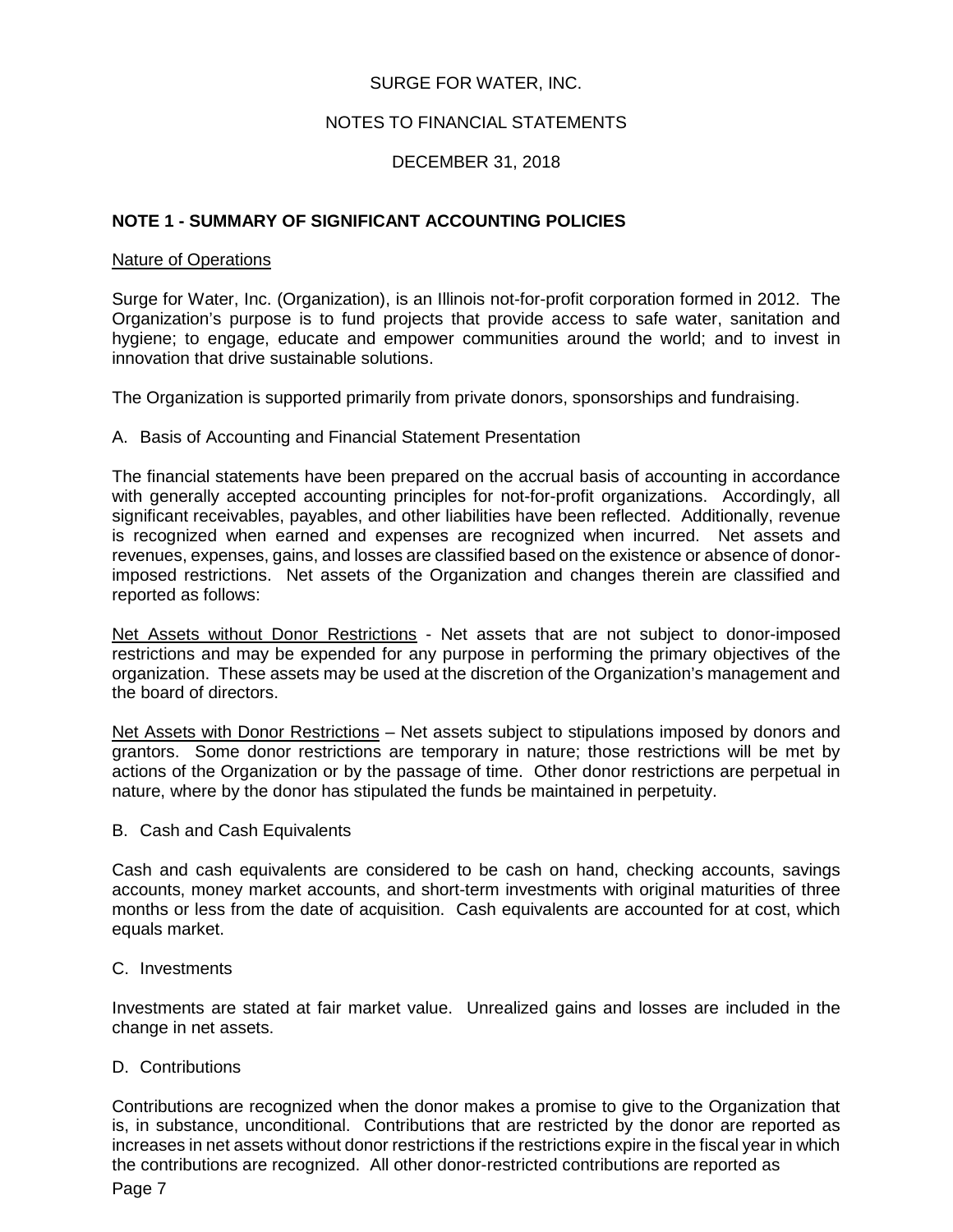## NOTES TO FINANCIAL STATEMENTS (Continued)

increases in net assets with donor restrictions. When a restriction expires, net assets are reclassified from net assets with donor restrictions to net assets without donor restrictions in the statement of activities.

E. Donated Services

GAAP requires recognition of professional services received if those services (a) create or enhance long-lived assets or (b) require specialized skills, are provided by individuals possessing those skills, and typically need to be purchased if not provided by donation. The value or contributed time (unpaid volunteers) is not reflected in these statements since it is not susceptible to objective measurement of valuation.

F. In-Kind Contributions

In-Kind contributions, if any, are recorded as revenues and expenses at their estimated fair values.

G. Functional Allocation of Expenses

The financial statements report certain categories of expenses that are attributed to more than one program or supporting function. Therefore, expenses require allocation on a reasonable basis that is consistently applied. All expenses were allocated to the functional area the expense supported. There was no formula applied since it was just a direct placement of the full cost of that activity to the function.

H. Estimates

The preparation of financial statements in conformity with accounting principles generally accepted in the United States of America ("U.S. GAAP") requires management to make estimates and assumptions that affect the reported amounts of assets and liabilities and disclosure of contingent assets and liabilities at the date of the financial statements and reported amounts of revenue and expenses during the period. Accordingly, actual results could differ from those estimates.

I. Income Tax Status

The Organization is exempt from federal income taxes under Section  $501(c)(3)$  of the Internal Revenue Code. Consequently, no provision for income taxes appears in these financial statements. The Organization's management believes there are no uncertain tax positions.

## **NOTE 2 - CASH AND CASH EQUIVALENTS**

The Organization maintains its cash accounts at local financial institutions. Accounts at the financial institutions are insured by the Federal Deposit Insurance Corporation (FDIC) up to \$250,000. At December 31, 2018, the uninsured balance is \$2,689. The Organization believes it is not exposed to any significant credit risk on its cash balance.

## **NOTE 3 - INVESTMENTS**

Investments are stated at fair market value and consist of the following:

|               |    |        | <b>Fair Market</b> |       | Unrealized   |
|---------------|----|--------|--------------------|-------|--------------|
|               |    | Cost   | Value              |       | Appreciation |
| <b>Stocks</b> | \$ | 10.159 |                    | 9.578 | (581         |
|               | S  | 10.159 |                    | 9.578 | (581         |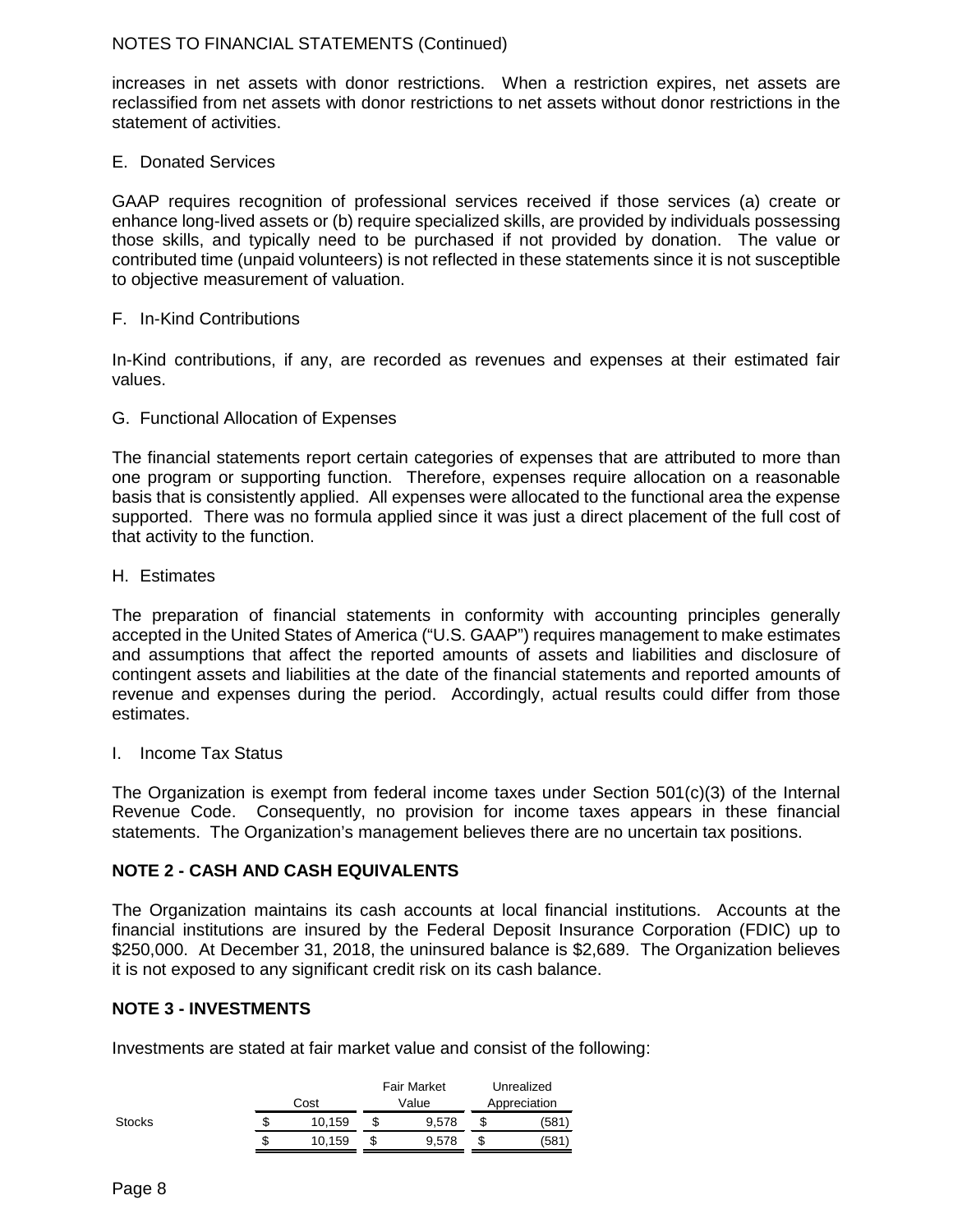### NOTES TO FINANCIAL STATEMENTS (Continued)

Investment income for the year ended December 31, 2018 consists of the following:

| Realized/Unrealized Gain/(Loss) on Investments | (581) |
|------------------------------------------------|-------|
|                                                | (581) |

#### **NOTE 4 - FAIR VALUE MEASUREMENT**

The Organization categorizes its fair value measurements within the fair value hierarchy established by generally accepted accounting principles. The hierarchy is based on the valuation inputs used to measure the fair value of the asset. Level 1 inputs are quoted prices in active markets for identical assets; Level 2 inputs are significant other observable inputs; Level 3 inputs are significant unobservable inputs. The Organization has the following recurring fair value measurements as of December 31, 2018:

|        | Fair Value Measurements Using |  |                                                                   |  |  |
|--------|-------------------------------|--|-------------------------------------------------------------------|--|--|
|        |                               |  | Quoted Prices in<br>Active Markets for<br><b>Identical Assets</b> |  |  |
|        | <b>Fair Value</b>             |  | (Level 1)                                                         |  |  |
| Stocks | 9,578                         |  | 9,578                                                             |  |  |
|        | 9.578                         |  | 9.578                                                             |  |  |
|        |                               |  |                                                                   |  |  |

## **NOTE 5 - NET ASSETS**

Net assets with donor restrictions for the year ended December 31, 2018 are as follows:

Ugandan Communities WAS  $$ 63,026$ 

#### **NOTE 6 - AVAILABILITY AND LIQUIDITY**

The following table shows the total financial assets held by the Organization and the amounts of those financial assets that could be readily made available within one year of the balance sheet date to meet general expenditures:

| Financial assets at year end:                           |               |
|---------------------------------------------------------|---------------|
| Cash and Cash Equivalents                               | \$<br>201.650 |
| Investments                                             | 9,578         |
| <b>Total Financial Assets</b>                           | 211,228       |
|                                                         |               |
| Less amounts not available to be used within one year:  |               |
| Net Assets with donor restrictions                      | \$<br>63.026  |
| Less net assets with purpose restrictions to be met in  |               |
| less than a year                                        | (63,026)      |
|                                                         |               |
| Financial assets available to meet general expenditures |               |
| over the next twelve months                             | \$<br>211.228 |

The Organization strives to maintain liquid financial assets sufficient to cover 90 days of general expenditures. Excess financial assets are invested in short-term investments. The Organization is also supported by restricted contributions. Because a donor's restriction requires resources to be used in a particular manner or in a future period, the Organization must maintain sufficient resources to meet those responsibilities to its donors.

## **NOTE 7 - SUBSEQUENT EVENTS**

The Organization has evaluated subsequent events through May 2, 2019, the date on which the financial statements were available to be issued.